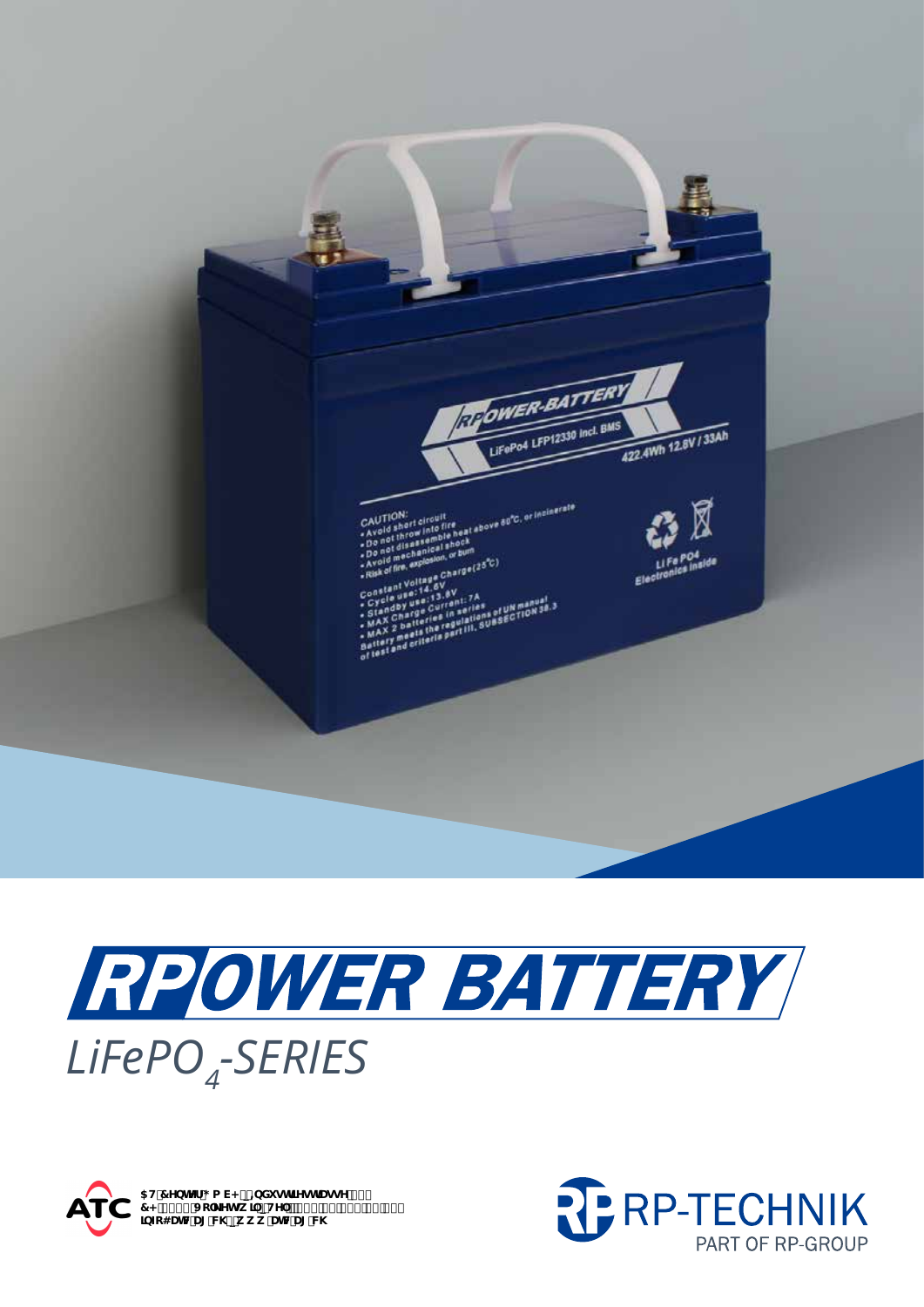# **LITHIUM-EISENPHOSPHAT-BATTERIEN –**

*DIE OPTIMALE LÖSUNG FÜR ZYKLISCHE NUTZUNG*

# **LITHIUM-IRONPHOSPHATE-BATTERIES –**

# *THE IDEAL SOLUTION FOR CYCLIC USAGE*

# **Warum Sie sich für LiFePO4-Batterien für Ihre Anwendungen entscheiden sollten – Die Vorteile im Überblick:**

### **• Zyklisch:**

Mehr als 2000 Zyklen bei einer hundertprozentigen Entladung sind problemlos möglich. Trotz der zyklischen Anwendung ergibt sich somit eine Batterielebensdauer von mehreren Jahren.

#### **• Leicht:**

LiFePO4-Batterien weisen im Vergleich zu typischen Bleibatterien ein deutlich geringeres Gewicht auf, was die Handhabung der Batterien massiv erleichtert.

#### **• Sicher:**

Die Funktion der Batterien unterliegt keiner schadhaften Beeinflussung durch die Außentemperatur. Zwischen -20 °C und +60 °C können die Batterien jederzeit verwendet werden.

Ein internes Batteriemanagementsystem garantiert die Sicherheit der LiFePO4-Batterien in dem es die Ladung reguliert, den Zustand der Zellen überwacht sowie optional die Möglichkeit eines Datenkabels, einer externer Sicherung oder einer Datenschnittstelle in der Batterie selbst bietet.

#### **• Einfach:**

LiFePO4-Batterien inklusive Batteriemanagementsystem können auch mittels Standard Bleikennlinien geladen werden, was trotz der neuen Batterietechnologie keine neuen Ladungseinstellungen erfordert. Daneben sind die Batterien auch vollkommen wartungsfrei.

#### **• Schnell:**

Die Batterien können mittels Schnellladefunktion einfach und binnen kürzester Zeit wieder aufgeladen werden.

#### **• Temperaturbeständig:**

#### **• Haltbar:**

LiFePO4-Batterien überstehen in entladenem Zustand auch problemlos die Urlaubszeit ohne Schaden zu nehmen. Es gibt keine Negativerscheinungen im teilentladenden Zustand, wie zum Beispiel Sulfatierung oder Austrocknung bei Bleibatterien. Weiterhin sind die Zellen der Batterien mechanisch beständig.

### **• Grün:**

LiFePO4-Batterien enthalten keine giftigen Schwermetalle, auch die batterietypische Gasung findet nicht statt. In Zeiten in denen Umweltschutz immer wichtiger wird, sind sie somit die erste Wahl.

#### **• Flexibel:**

Die Einbaumöglichkeiten der Batterien sind vollkommen variabel. Auch projektspezifisch können optimalen Lösungen angeboten werden.

# *Why should you choose LiFePO4-batteries for your application – An overview of the advantages*

#### *• Cyclic:*

*More than 2000 cycles with one hundred percent discharge are possible without any problem. This ensures a battery lifetime of several years even in cyclic applications.*

#### *• Lightweight:*

*In comparison with ordinary lead-acid-batteries, LiFePO4-batteries weigh less considerably, this enables easier handling of these batteries.*

#### *• Safe:*

*An internal battery management system guarantees the safety of the LiFePO4-batteries. It regulates the charging, monitors the cell status and optionally provides the possibility of adding a data cable, an external fuse or a data interface in the battery itself.*

*• Simple:*

*LiFePO4-batteries including a battery management system can be charged with standard lead-acid characteristic curves, which requires – even with this new battery technology – no new charging adjustments. In addition to that, the batteries are completely maintenance-free.*

#### *• Fast:*

*The batteries can be easily charged and within a short time due to fast charging function.*

#### *• Temperature-resistant:*

*The battery function is not damaged by the outside temperature. Between -20 °C and +60 °C – The batteries can be used any time.*

#### *• Durable:*

*LiFePO4-batteries endure, even in discharged status, the holiday time without any damage. There are no negative occurrences when partly discharged, for example, like sulphation or dehydration, which can happen to lead-acid batteries. Additionally, the cells of the LiFePO4-batteries are mechanical consistent.*

#### *• Green:*

*LiFePO4-batteries do not contain toxic heavy metals, additive, there is no outgassing, which it is typical for other batteries. In times where environmental protection becomes more and more important, the environmentally friendly LiFePO4-batteries will be the first choice.*

#### *• Flexible:*

*The mounting options of these batteries are completely variable. Also in case of specific projects, RP-Technik is able to provide ideal solutions.*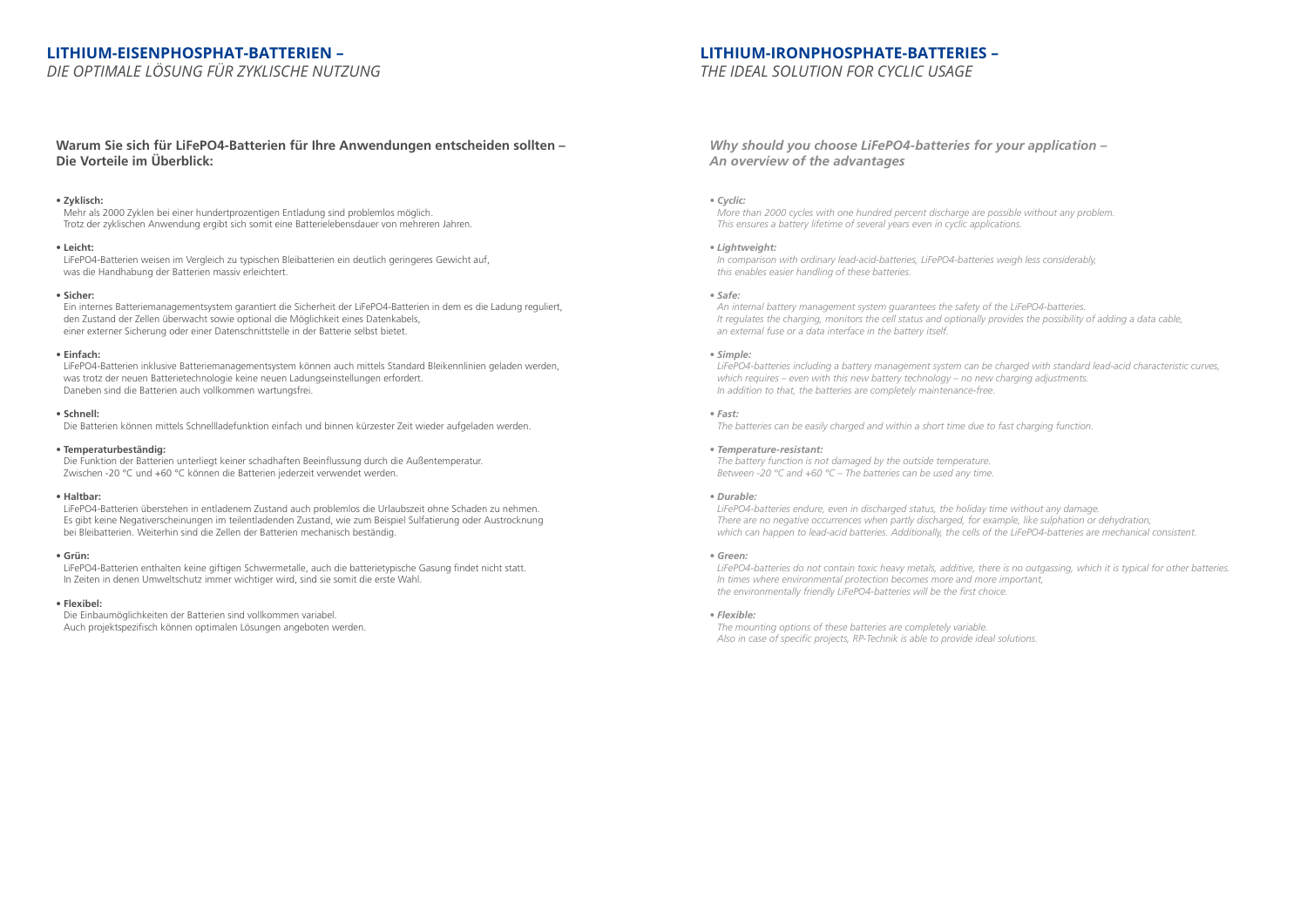# **LiFePO4 – LITHIUM-EISENPHOSPHAT-BATTERIEN**

*LiFePO4 – LITHIUM-IRONPHOSPHATE-BATTERIES*

| <b>RPower</b> |            | Spannung<br>Voltage | Kapazität Ah<br>Maße (mm)<br><b>Dimensions</b><br><b>Capacity Ah</b> |     |     |     | Gewicht<br>Pol / Pole<br>Weight |       |                        | Ladung / Charge |                            | Ladezeit h<br><b>Charge Time h</b> | Entladung<br><b>Discharge</b> | <b>Energie</b><br><b>Energy</b> | DC R max.<br>DC R max. | <b>Karton</b><br><b>Carton</b> | Palette<br>Pallet |             |
|---------------|------------|---------------------|----------------------------------------------------------------------|-----|-----|-----|---------------------------------|-------|------------------------|-----------------|----------------------------|------------------------------------|-------------------------------|---------------------------------|------------------------|--------------------------------|-------------------|-------------|
| Typ / Type    |            | $\mathbf{v}$        | $C1-C10$                                                             |     | B   | l H | <b>TH</b>                       | kg    | <b>Terminal</b>        | Pos.            | empfohlen<br>recommended A | max. A<br>$\vert$ max. A           | empfohlen /<br>recommended    | max. A                          | Wh                     | $m\Omega$                      | Stk. / Pcs.       | Stk. / Pcs. |
| LFP           | 1260       | 12,8                | 6                                                                    | 90  | 70  | 101 | 107                             | 0,80  | $6,3$ mm               | $\subset$       | 1,2                        | 6                                  | $5-6h$                        | 10                              | 77                     | $<$ 45 m $\Omega$ 32           |                   | 640         |
| LFP           | 1275       | 12,8                | 7,5                                                                  | 151 | 65  | 94  | 100                             | 1,30  | $6,3$ mm   F           |                 | 1,5                        | 7,5                                | $5-6h$                        | 20                              | 96                     | $< 50$ m $\Omega$ 24           |                   | 480         |
| LFP           | 12100      | 12,8                | 10                                                                   | 151 | 65  | 94  | 100                             | 1,50  | $6,3$ mm   F           |                 | $\overline{2}$             | 10                                 | $5-6h$                        | 20                              | 128                    | $<$ 45 m $\Omega$ 24           |                   | 480         |
| <b>LFP</b>    | 12150      | 12,8                | 15                                                                   | 151 | 98  | 95  | 101                             | 1,90  | $6,3$ mm               |                 | $\mathcal{E}$              | 15                                 | $5-6h$                        | 20                              | 192                    | $< 25 \text{ m}\Omega$ 16      |                   | 320         |
| LFP           | 12180MOVER | 12,8                | 18                                                                   | 165 | 175 | 125 | 125                             |       | 3,50   M5/Anderson   D |                 | < 10                       | 10                                 | $5-6h$                        | 100                             | 66                     | 14.8m $\Omega$                 |                   | 96          |
| LFP           | 12200      | 12,8                | 20                                                                   | 181 | 77  | 167 | 167                             | 3,20  | $MS$ D                 |                 | $\overline{4}$             | 15                                 | $5-6h$                        | 30                              | 256                    | $< 24 \text{ m}\Omega$ 8       |                   | 160         |
| LFP           | 12300      | 12,8                | 30                                                                   | 166 | 175 | 125 | 125                             | 4,60  | $M5$ D                 |                 | 6                          | 20                                 | $5-6h$                        | 30                              | 384                    | $< 23$ m $\Omega$ 4            |                   | 80          |
| LFP           | 12400      | 12,8                | 40                                                                   | 198 | 167 | 170 | 170                             | 6,50  | $M6$ D                 |                 | 8                          | 20                                 | $5-6h$                        | 30                              | 512                    | $< 18$ m $\Omega$ 2            |                   | 40          |
| LFP           | 12500      | 12,8                | 50                                                                   | 229 | 138 | 208 | 213                             | 8,00  | $M6$ C                 |                 | 10                         | 50                                 | $5-6h$                        | 50                              | 640                    | $< 15 \text{ m}\Omega$ 3       |                   | 60          |
| LFP           | 12600      | 12,8                | 60                                                                   | 229 | 138 | 208 | 213                             | 9,40  | $M6$ C                 |                 | 12                         | 30                                 | $5-6h$                        | 30                              | 768                    | $< 13$ m $\Omega$ 3            |                   | 60          |
| LFP           | 12800      | 12,8                | 80                                                                   | 258 | 166 | 210 | 215                             | 12,80 | $MS$ C                 |                 | 16                         | 30                                 | $5-6h$                        | 30                              | 1.024                  | $< 10$ m $\Omega$   2          |                   | 40          |
| <b>LFP</b>    | 121000     | 12,8                | 100                                                                  | 330 | 172 | 215 | 220                             | 14,50 | $MS$ C                 |                 | 20                         | 50                                 | $5-6h$                        | 50                              | 1.280                  | $<$ 9 m $\Omega$   1           |                   | 20          |
| <b>LFP</b>    | 122000     | 12,8                | 200                                                                  | 520 | 269 | 203 | 208                             | 31,90 | $MS$ E                 |                 | 40                         | 70                                 | $5-6h$                        | 70                              | 2.560                  | $<$ 7 m $\Omega$               |                   | 16          |
| LFP           | 24100      | 25,6                | 10                                                                   | 181 | 77  | 167 | 167                             | 3,20  | $M5$ D                 |                 | $\overline{2}$             | 10                                 | $5-6h$                        | 30                              | 256                    | $< 90 \text{ m}\Omega$ 8       |                   | 160         |
| <b>LFP</b>    | 24200      | 25,6                | 20                                                                   | 198 | 167 | 170 | 170                             | 6,50  | $M6$ D                 |                 | $\overline{4}$             | 20                                 | $5-6h$                        | 30                              | 512                    | $<$ 45 m $\Omega$   2          |                   | 40          |
| LFP           | 24300      | 25,6                | 30                                                                   | 229 | 138 | 208 | 213                             | 9,40  | $M6$ C                 |                 | 6                          | 30                                 | $5-6h$                        | 30                              | 768                    | $<$ 35 m $\Omega$ 3            |                   | 60          |
| <b>LFP</b>    | 24400      | 25,6                | 40                                                                   | 258 | 166 | 210 | 215                             | 12,80 | $MS$ C                 |                 | 8                          | 30                                 | $5-6h$                        | 30                              | 1.024                  | $< 26$ m $\Omega$   2          |                   | 40          |
| LFP           | 24500      | 25,6                | 50                                                                   | 395 | 110 | 288 | 293                             | 15,50 | $M8$ E                 |                 | 10                         | 50                                 | $5-6h$                        | 50                              | 1.280                  | $< 22$ m $\Omega$ 2            |                   | 40          |
| LFP           | 24600      | 25,6                | 60                                                                   | 436 | 108 | 312 | 317                             | 17,50 | $M8$ E                 |                 | 12                         | 50                                 | $5-6h$                        | 50                              | 1.536                  | $< 20$ m $\Omega$   1          |                   | 20          |
| LFP           | 241000     | 25,6                | 100                                                                  | 520 | 269 | 203 | 208                             | 31,90 | $M8$ E                 |                 | 20                         | 50                                 | $5-6h$                        | 50                              | 2.560                  | $<$ 9 m $\Omega$   1           |                   | 16          |

| <b>Spannung</b><br>Voltage | Entladeschluss-   max.<br>spannung<br>Cut-off Vol-<br>tage | Ladespannung<br>max. Charging<br>Voltage | Ladeerhal-<br>$ $ tung<br><b>Float Charge</b> | Ladeverfah-<br>ren<br><b>Charging</b><br>Procedure | <b>Betriebs-</b><br>temperatur<br>  Operating<br>Temperature | Lager-<br>temperatur<br><b>Storage</b><br><b>Temperature</b> |
|----------------------------|------------------------------------------------------------|------------------------------------------|-----------------------------------------------|----------------------------------------------------|--------------------------------------------------------------|--------------------------------------------------------------|
| 12.8V                      | 9.2V                                                       | 14.8V                                    | 13.8V                                         | <b>IU/CCCV</b>                                     | $-30^{\circ}$ C ~ 60°C                                       | $-30^{\circ}$ C ~ 50 °C                                      |
| 25,6V                      | 18.4V                                                      | 29.6V                                    | 27.6V                                         | <b>IU/CCCV</b>                                     | $-30^{\circ}$ C ~ 60°C                                       | $-30^{\circ}$ C ~ 50 °C                                      |









# **Anordnung der Pole /** *Terminal Position*

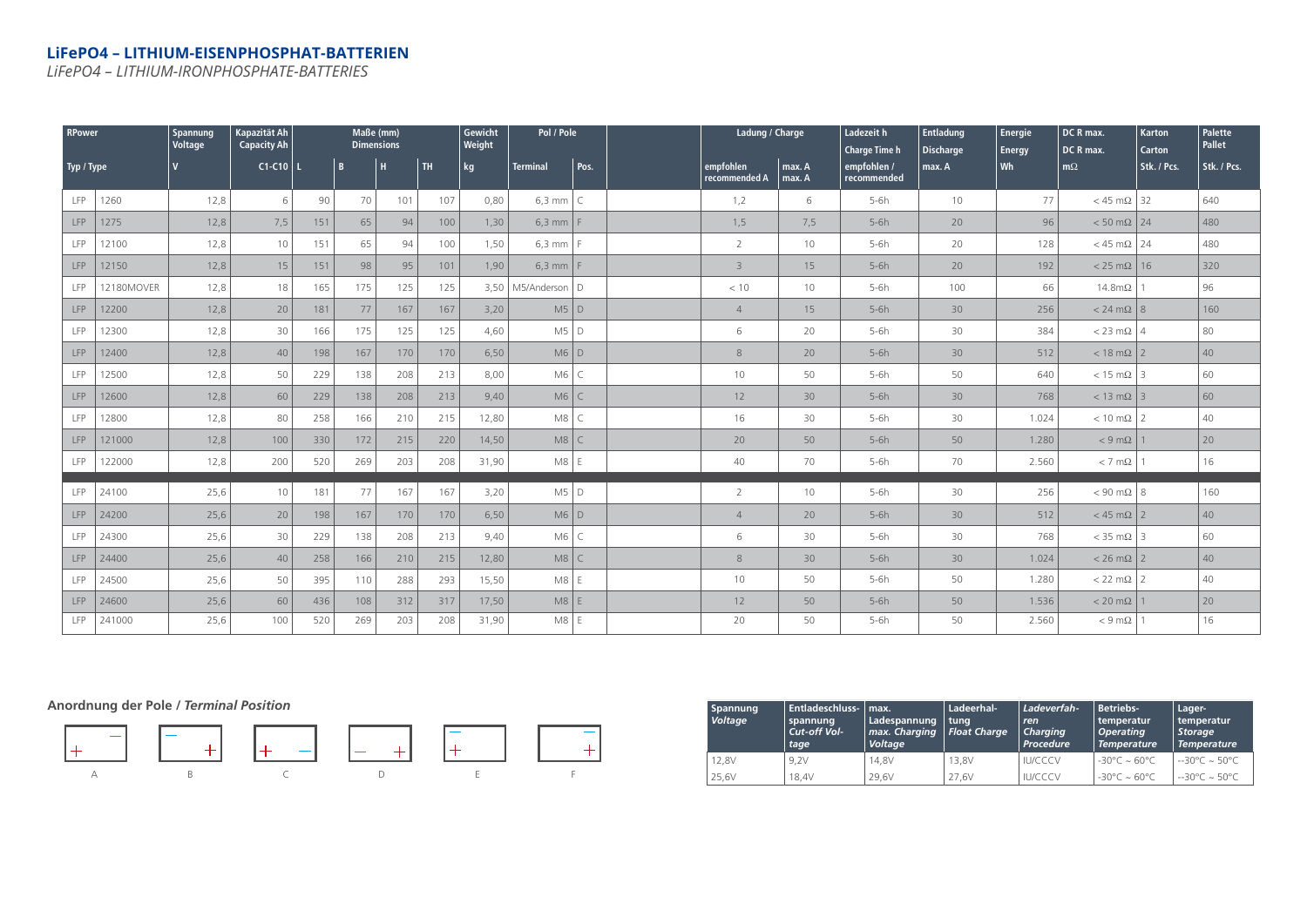- Integrierter automatischer Schutz für Überladung, Tiefentladung und Übertemperatur
- Wartungsfrei
- Interner Zellenausgleich
- Kommunikation der Messdaten über Battery Management System (BMS)
- Tausende von Zyklen, 100% Entladungstiefe unter normalen Bedingungen
- Kann mit den meisten Standard-Blei-Säure-Ladegeräten (AGM/GEL Zellen) geladen werden
- Flammenhemmendes Kunststoff

#### **PRODUKTMERKMALE** *PRODUCT FEATURES* discharge Performance at R.T. (12V) discharge Performance at R.T. (24V) discharge Performance at R.T. (24V) discharge Performance at R.T. (24V) discrete at R.T. (24V) discrete at R.T. (24V) discrete at R.T. (24V) discrete

- *Built-in automatic protection for over-charge, over-discharge and over-temperature conditions*
- *Maintenance-free*
- *Internal cell balancing*
- *Communication of monitored data via Battery Management System (BMS)*
- *Thousands of cycles, 100% DOD under normal conditions*
- *Can be charged using most standard lead-acid chargers (set for AGM/GEL cells)*

*• Flame retardant plastic*







#### Cycle life in relation to Temperature 3000 2500  $\frac{8}{12}$  2000  $51500$ 훝 1000 500  $\Omega$  $\Omega$ 20 30 40 50 60 70 Temperature (°C) Temperature (°C)

Cycle life in relation to Temperature





- Umfangreiches Zubehör
- verschiedene Ladespannungen möglich (6, 12 oder 24 Volt)
- verschiedene Ladekapazitäten erhältlich (von 4,5 Ampere bis 30 Ampere)
- ansprechendes Design
- kompakt
- schnelle und einfache Montage und Fixierung
- *Extensive accessoires*
- *Several charging voltages possible (6, 12 or 24 Volts)*
- *Different charging capacities available (from 4,5 A to 30 A)*
- *Appealing design*
- *Compact*
- *Quick and easy installation and fixing*

Für individuelle Anforderungen projektieren und realisieren wir für Sie LiFePO4-Batterien in verschiedene Bauarten (wie z.B. Abmessungen, Kapazitäten, Anschlüsse usw.).

Wir sind in der Lage eine wirtschaftliche und kundenspezifische LiFePO4-Batterieproduktion anzubieten, welche strenge und umfangreiche Anforderungen hinsichtlich Sicherheit, Zuverlässigkeit sowie Leistungs- und Energiedichte erfüllt.

Wir stehen Ihnen mit Rat und Tat zur Seite.

Sprechen Sie uns an!

Ihr Batterieteam von RP-Technik

*For individual requirements we set up and realize for you LiFePO4-batteries in various construction types (such as dimensions, capacity, connections, etc.).*

*We are able to offer an economical and customized Li-FePO4-battery production capable of satisfying strictly and extensive requirements in terms of safety, reliability and power and energy density.*

*We provide you always with advice and support.*

*Contact us!*

*Your battery team of RP-Technik*